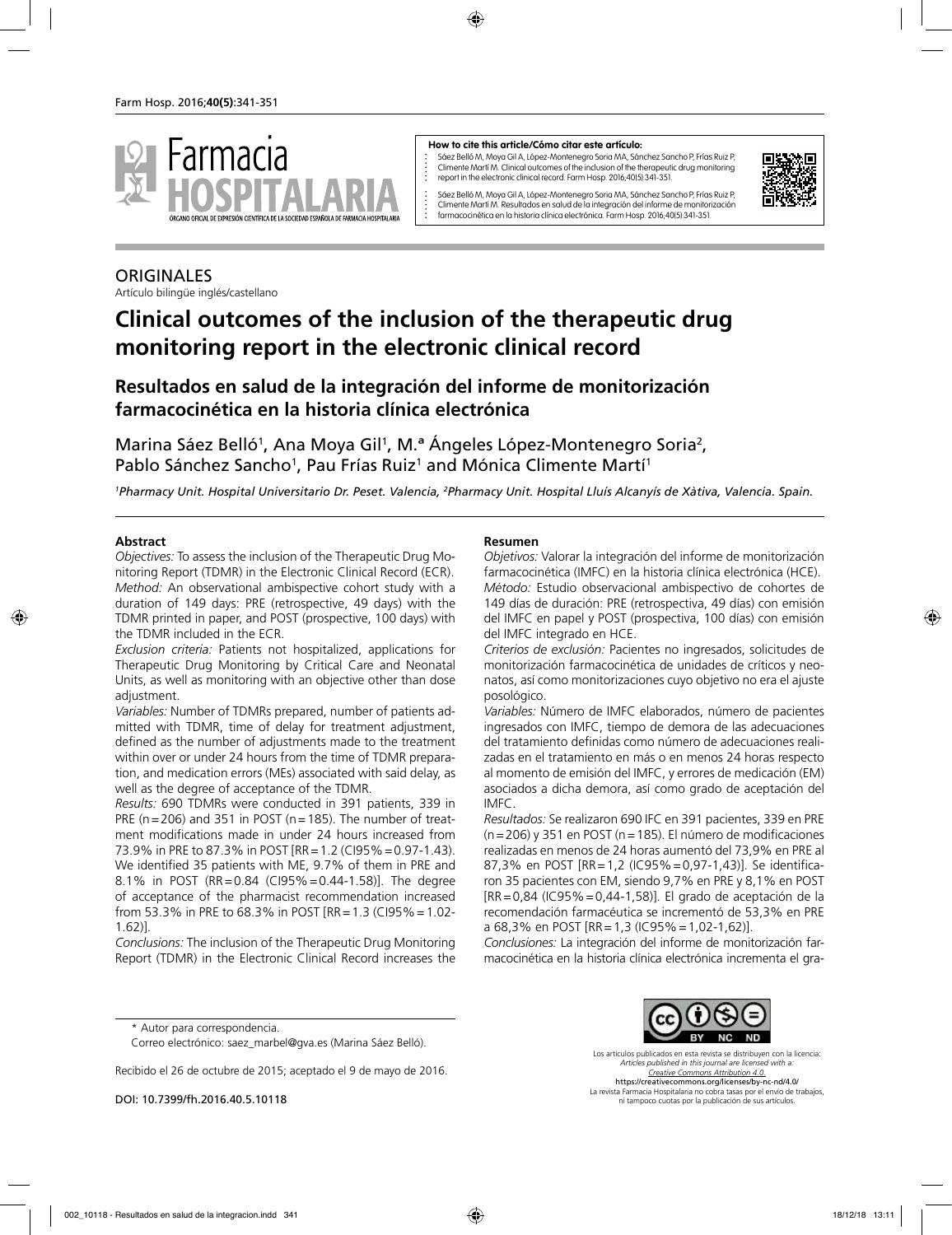degree of acceptance of recommendations, and may reduce the delay in treatment modifications, reducing MEs and improving the process quality in terms of efficacy and safety.

#### **KEYWORDS**

Technological development; Electronic clinical records; Health information systems; Pharmacokinetics; Medication errors; Organizational innovation

Farm Hosp. 2016;**40(5)**:341-351

#### **Abbreviations**

MEs: Medication errors. TECNO Group: Group for New Technology Assessment. ECR: Electronic Clinical Record. TDMR: Therapeutic Drug Monitoring Report. OC: Orion Clinic®. RR: Relative Risk. SEFH: Spanish Society of Hospital Pharmacy. PhU: Pharmacy Unit. ICTs: Information and Communication Technologies.

### **Contribution to scientific literature**

This article is intended to state the importance of the inclusion of the Pharmacist activity in the comprehensive clinical record of patients, which will lead to an improvement in the quality of drug therapy, in terms of reduction of medication errors.

#### **Introduction**

Technological innovation is being implemented in the healthcare setting, leading to an improvement in the quality, safety and efficacy of patient care. The Group for New Technology Assessment (TECNO Group) of the Spanish Society of Hospital Pharmacy (SEFH), defines as new technologies applied to medication use: the software and hardware of the Hospital Pharmacy Unit (PhU) integrated with other hospital and patient databases, with the objective to share, standardize and unify the information within the Electronic Clinical Record (ECR). Both the Strategy Plan of the 2020 Group of the SEFH and the Regional Ministry of Health of the Community of Valencia have included the incorporation of new technologies within their lines of strategy<sup>1,2</sup>. These are used in medication selection, information and administration processes, including the record and assessment of the Pharmacist activities, integrated within the multidisciplinary teams for patient care<sup>3</sup>. Thus, the optimization of individualized drug therapy is encouraged, as well as the improvement in Hospital Pharmacy Care, and therefore, healthcare systems<sup>4,5</sup>.

There have been previous experiences in our setting with the use of computer systems for management of integrated processes, conducted in the area of clinical pharmacokinetics. The *Hospital de Bellvitge* has expresdo de aceptación de las recomendaciones y puede disminuir la demora de las adecuaciones del tratamiento reduciendo los EM, mejorando con ello la calidad del proceso en eficacia y seguridad.

#### **PALABRAS CLAVE**

Desarrollo tecnológico; Registros electrónicos de salud; Sistemas de información en salud; Farmacocinética; Errores de medicación; Innovación organizacional

#### Farm Hosp. 2016;**40(5)**:341-351

sed that the computerized automatic integration of lab test and drug therapy data is necessary for planning the Therapeutic Drug Monitoring, including screening and an active and continuous re-assessment of treatments during hospital admission<sup>6</sup>.

According to the outcomes of the ADE Prevention Study, almost 2% of patients in the hospital setting will present adverse events caused by medications that can be prevented during their hospitalization; this fact increases the mean cost of hospitalization by 4,700 dollars7 . The Medication Error (ME) rates vary among different studies. The rate obtained by the EMOPEM study ranged between 21.7 and 35.6%<sup>8</sup>. Lack of access to information about medications and lack of availability of information about the patient and lab test data at the time of prescription are acknowledged as possible causes of error<sup>9</sup>.

In this setting, clinical pharmacokinetics are essential for dose individualization and optimization of drug treatments, in order to reach maximum efficacy and safety<sup>10</sup>. The strategies to prevent and reduce MEs must be based essentially on interventions upon the systems, and new technologies can become tools for improving the use of medications, by increasing the access to information. Regarding Therapeutic Drug Monitoring in our centre, until January, 2012, the communication with the prescribing physician was conducted by sending the Therapeutic Drug Monitoring Report (TDMR) in paper format, in some cases with support by phone. When the ECR was implemented in the Health Department, it was stated that being able to view the TDMR and its availability in real time in the ECR would represent an added value, through an evolution note in the drug therapy follow-up of patients. Therefore, the objective of this study was to assess the impact of the inclusion of the TDMR in the ECR.

### **Material and methods**

An observational ambispective cohort study conducted in a Public University Hospital (539 beds) with 1,800 annual applications for Therapeutic Drug Monitoring in hospitalized patients. In this setting, the implementation of ECR was initiated in 2007 with Orion Clinic® (OC), a system of comprehensive information for management of patient care and clinical processes, diagnostic tests, and treatments, in the Specialized Care Centres of the *Conselleria de Sanitat* (Regional Ministry of Health).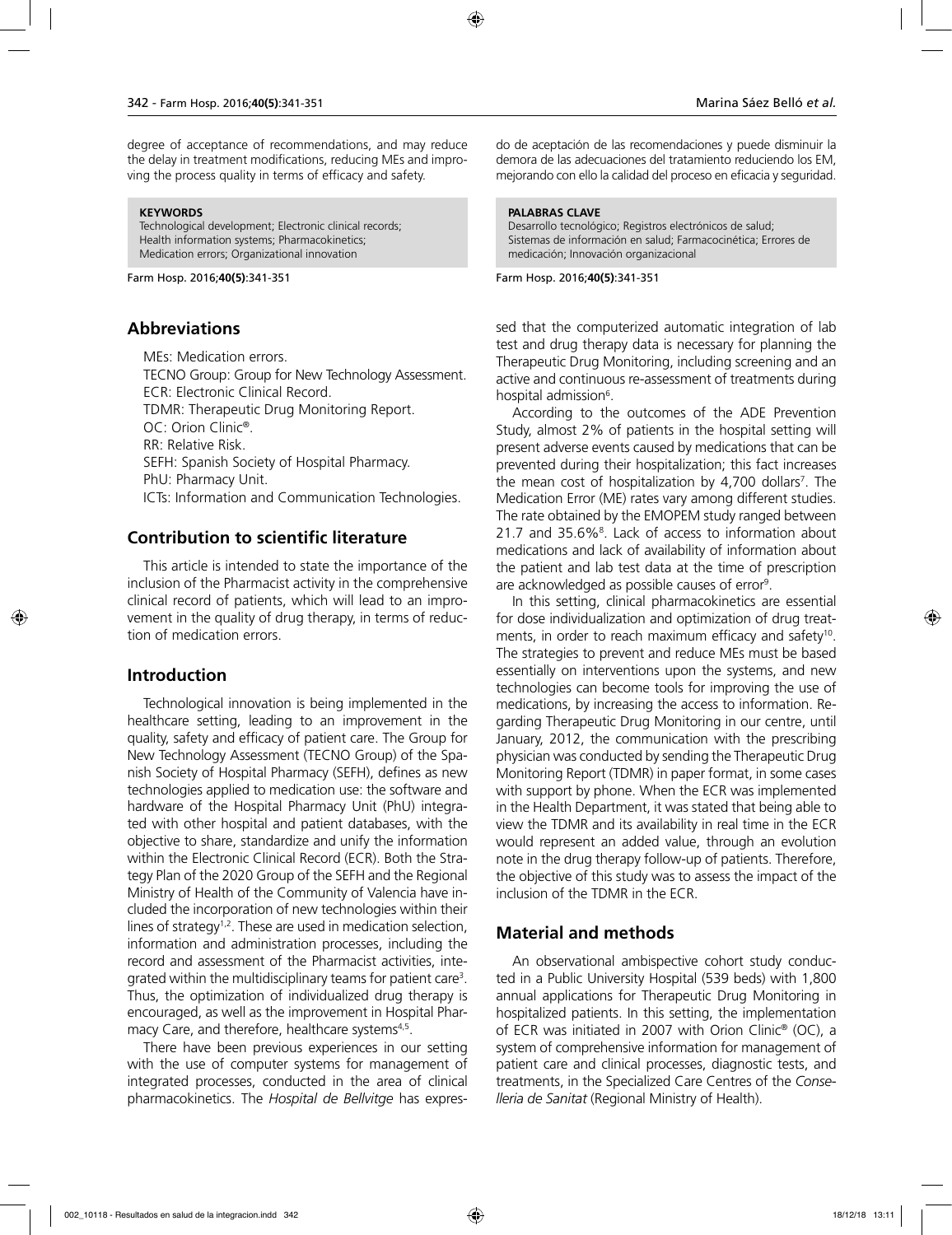The study had a duration of 149 days, divided into two phases, randomly established and determined by the periods of implementation of the application: PRE (retrospective control cohort, between March and June, 2010: 49 days) with the TDMR issued in paper and sent through an internal pneumatic tube, and subsequently attached physically to the printed clinical record; and POST (prospective study cohort, from February to May, 2014: 100 days) with the TDMR issued in electronic format and included in the ECR as a clinical evolution note for the open episode, ordered chronologically according to patient care. The duration of each phase was determined with the aim to obtain similar sample sizes between both study arms.

The following were excluded: non-hospitalized patients, applications for Therapeutic Drug Monitoring by Critical Care and Newborn Units, and requests for monitoring with an objective other than dose adjustment.

The impact of including the TDMR in the ECR was assessed as the number of drug therapy adjustments made to treatments since the time of TDMR issue, number of MEs associated with said delay, and degree of acceptance of the TDMR. The variables collected were: number of TDMRs prepared, number of patients admitted to hospital with TDMR, number of adjustments made to treatments within a period over or under 24 hours from the time of issue of the TDMR, and MEs associated with said delay, as well as the degree of acceptance of the TDMR.

MEs were defined as any preventable incident which might harm the patient or lead to an inappropriate use of medications, when these are managed by healthcare professionals or patients / users $11$ . The variables collected were: number of patients with MEs and number of MEs per each 100 TDMRs prepared. These were classified according to type of error: dose (higher, lower, extra, or missed), inadequate frequency of administration and/or duration of treatment (higher or lower) and their severity: potential errors (circumstances or incidents with the ability to cause an error, Category A) or without any harm caused (Categories B to  $D$ )<sup>11</sup>.

The repetition of the same ME in the same patient as a consequence of a delay in treatment update, according to the TDMR recommendation, was not considered an additional ME.

The source of information in the PRE phase was the drug therapy history in the Farmasyst® computer application with prescription by hand; while in the POST phase, treatment adjustments were confirmed by consulting the ECR in OC which includes the electronic prescription, pharmacist validation, and treatment administration. The list of patients with Drug Therapy Monitoring during the periods studied was collected through the pKWeb® application.

Statistical analysis was conducted with the STATA v12.0 package through relative risk comparison (RR; CI95%) of the PRE phase and the POST phase, and comparison of proportions through Square Chi Test  $(χ<sup>2</sup>)$ . The study potency was calculated through the differences found in the variable "degree of acceptance of the Pharmacist recommendation".

#### **Outcomes**

During the period studied, 690 TDMRs were prepared in the Clinical Pharmacokinetics Unit, for 391 patients who met the inclusion criteria: 339 in PRE for 206 patients (mean TDMR per patient: 1.7 (CI95%=1.4-1.9)) and 351 in the POST phase for 185 patients (mean TDMR per patient:  $1.9$  (CI95% =  $1.7-2.1$ )). The drugs with the highest frequency of monitoring were: tacrolimus: 28.4% (n=196), vancomycin; 23.9% (n=165), digoxin 7.2% (n=50), gentamicin: 7.2% (n=50) and cyclosporine: 6.8%  $(n=47)$ , among others.

Table 1 shows the drugs monitored with the medication errors associated, according to the delay of modification and the phase of the study when they occurred.

The **adjustments** made to treatment since the time of TDMR issue are detailed in Figures 1 (PRE phase) and 2 (POST phase). Differences were observed between the number of treatment adjustments made within less than 24 hours from the time of issue of the TDMR, with an increase from 73.9% (34/46) in PRE to 87.3% (62/71) in POST with a RR=1.18 (CI95%=0.97-1.43;  $\chi^2$ =3.38; p=0.0659).

|                   | PRE phase                                                    |                                                             | POST phase                                                 |                                                            |  |  |
|-------------------|--------------------------------------------------------------|-------------------------------------------------------------|------------------------------------------------------------|------------------------------------------------------------|--|--|
|                   | ME in adjustments<br>conducted in >24h<br>$(n=12/12; 100\%)$ | ME in adjustments<br>conducted in <24h<br>$(n=8/34; 25.5%)$ | ME in adjustments<br>conducted in >24h<br>$(n=9/9; 100\%)$ | ME in adjustments<br>conducted in <24h<br>$(n=6/62; 9.7%)$ |  |  |
| Vancomycin        | 5(41.7%)                                                     | $4(50\%)$                                                   | $2(22.2\%)$                                                | 4(66.7%)                                                   |  |  |
| Digoxin           | 2 (16.7%) (1 potential)                                      | 2 (25%) (1 potential)                                       | $4(44.4\%)$                                                | 0                                                          |  |  |
| Cyclosporine      | 2(16.7%)                                                     | 1(12.5%)                                                    | $\Omega$                                                   | 0                                                          |  |  |
| <b>Tacrolimus</b> | 1 (8.3%) (1 potential)                                       | 1(12.5%)                                                    | $2(22.2\%)$                                                | 0                                                          |  |  |
| Valproic          | $1(8.3\%)$                                                   | 0                                                           | $1(11.1\%)$                                                | 2(33.3%)                                                   |  |  |
| Gentamicine       | $1(8.3\%)$                                                   | 0                                                           | $\Omega$                                                   | 0                                                          |  |  |

**Table 1.** *Monitored drugs according to the phase of the study*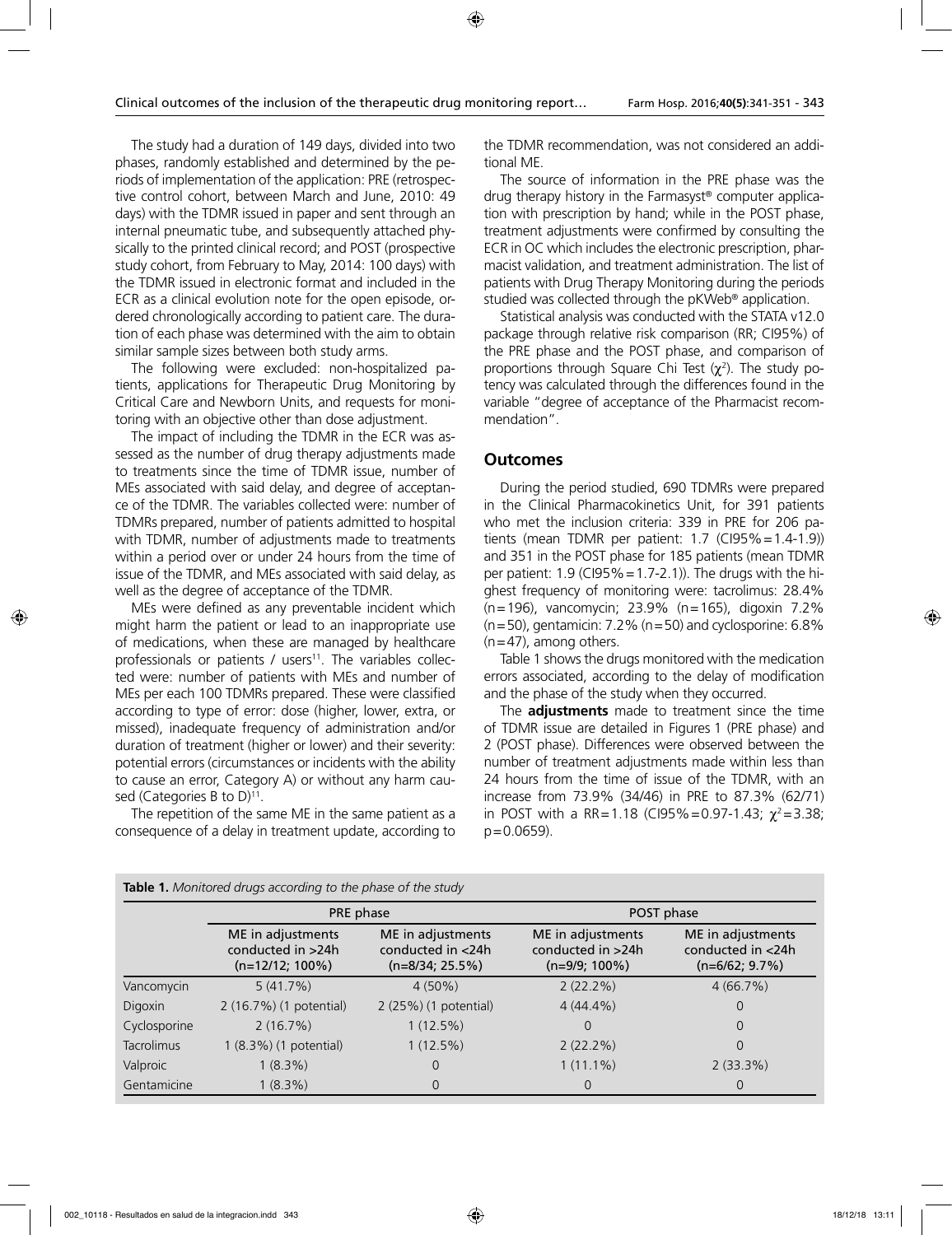

**Figure1.** *Treatment modifications made within over or under 24 hours from the time of issue of the TDMR in the PRE phase.*

There were 35 **MEs** identified in 35 patients. The rate of ME was 9.7% (20/206) in PRE and 8.1% (15/185) in POST, with RR=0.84 (CI95%=0.44-1.58;  $\chi^2$ =0.31;  $p = 0.5804$ ).

The number of MEs detected in PRE and POST was 5.9 and 4.3 per 100 TDMRs respectively, with RR=0.69 (CI95% = 0.20-2.38;  $\chi^2$  = 0.34; p = 0.5595).

The number of MEs in adjustments made within  $>$  24 hours was 100% in both arms (12/12 and 9/9), while for<24 hours it was 25.5% (8/34) in PRE and 9.7% (6/62) in POST, with RR=0.41 (CI95%=0.16-1.09;  $\chi^2$ =3.35; p=0.0673). The distribution of the different types of errors was similar between the study arms.

Table 2 describes the classification of **errors** according to type of error and severity.

The **degree of acceptance** for Pharmacist recommendations increased from 53.3% (49/92) in PRE to 68.3% (71/104) in POST, with RR=1.3 (CI95%=1.02- 1.62;  $\chi^2$  = 4.63; p = 0.0314). The study potency estimated through the differences in said variable was 90.4%.

#### **Discussion**

In the year 2000, the report by the American Institute of Medicine recommended: to avoid trusting memory, to encourage the use of guidelines and linked processes, the simplification and standardization of processes, and the implementation of mechanisms which will allow learning and improving access to information in real time 12. For this reason, different national and international organizations are currently encouraging the use of information systems in healthcare institutions, with the aim to improve the quality, cost-efficacy and safety in patient care<sup>1</sup>.

As stated by our outcomes, the impact of including the TDMR in the ECR was an increase in the degree of



**Figure 2.** *Treatment modifications made within over or under 24 hours from the time of issue of the TDMR in the POST phase.*

acceptance of Pharmacist recommendations, reducing the time of delay for treatment update, and encouraging the involvement of Pharmacists in clinical decisions. This practice is in line with the mission of the TECNO Group, which encourages the incorporation of Pharmacist knowledge in new technologies, promoting effective, efficient and safe practices, with the highest quality, as part of comprehensive patient care<sup>2</sup>.

Published studies which have assessed the impact of Therapeutic Drug Monitoring recommendations in hospitals without ECR have reached the conclusion that  $2.4 \pm 1.4$  days will go by between the first monitoring and the time when the written notification is sent, and  $24\%$  of these recommendations will be accepted<sup>13</sup>. However, acceptance studies based on on-line recommendations show that the degree of acceptance rises to 90.7%14. In this sense, the need for a higher access to information through ECRs is acknowledged; this has not been implemented yet in a great number of hospitals in our national territory<sup>15</sup>. The increase of the degree of acceptance of Pharmacist recommendations between both study cohorts probably involved an improvement in clinical practice, associated with the availability of information in real time.

A similar objective has been stated by the Primary Care district of North Jaén, where a communication platform between professionals in the district has been implemented; any doubt associated with the adequate use of medications can be posed and sorted out, with impact on 15,932 patients<sup>16</sup>.

The present study also stated that the availability of TDMRs in real time led to a reduction in MEs, though no statistically significant differences were observed, probably due to the low incidence of MEs identified; this could be a potential limitation of the study, which could have been overcome by enlarging the sample size.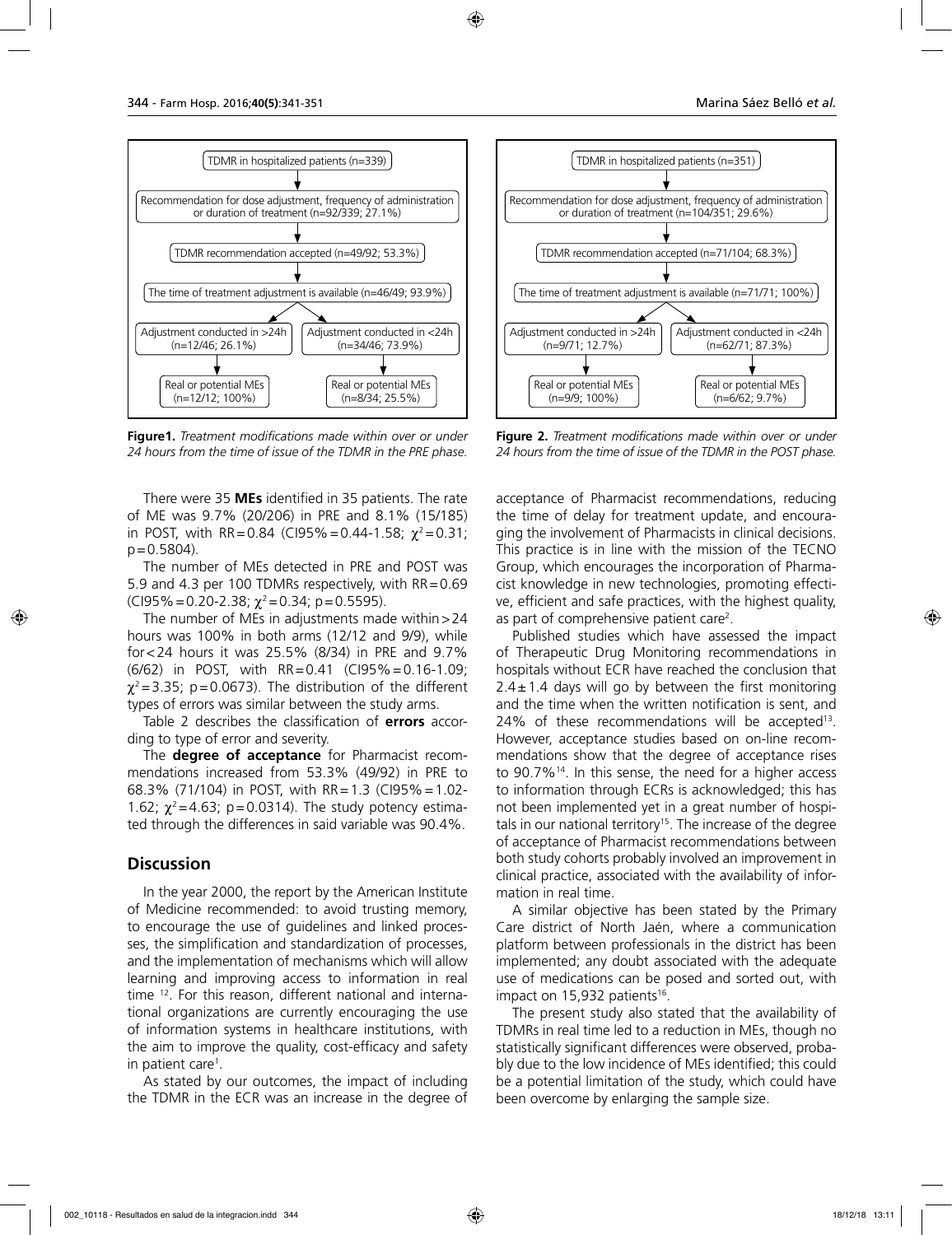|                                  |                                                               | <b>PRE Phase</b>                                                | <b>POST Phase</b>                                             |                                                            |  |  |
|----------------------------------|---------------------------------------------------------------|-----------------------------------------------------------------|---------------------------------------------------------------|------------------------------------------------------------|--|--|
|                                  | ME in adjustments<br>conducted in > 24h<br>$(n=12/12; 100\%)$ | ME in adjustments<br>conducted in $<$ 24h<br>$(n=8/34; 25.5\%)$ | ME in adjustments<br>conducted $in > 24h$<br>$(n=9/9; 100\%)$ | ME in adjustments<br>conducted in <24h<br>$(n=6/62; 9.7%)$ |  |  |
| Dosing                           | 9(75%)                                                        | 5(62.5%)                                                        | 6(66.7%)                                                      | $2(33.3\%)$                                                |  |  |
| Higher                           | 3(25%)                                                        | 3 (37.5%) (1 potential)                                         | $1(11.1\%)$                                                   |                                                            |  |  |
| Lower                            | 3 (25%) (1 potential)                                         |                                                                 | $2(22.2\%)$                                                   | 1(16.7%)                                                   |  |  |
| Extra                            | 3 (25%) (1 potential)                                         |                                                                 | 3 (33.3%) (1 potential)                                       | 1(16.7%)                                                   |  |  |
| Missed                           |                                                               | 2(25%)                                                          |                                                               |                                                            |  |  |
| Frecuency of administration      | 2(16.7%)                                                      | 3(37.5%)                                                        | $2(22.2\%)$                                                   | 4(66.7%)                                                   |  |  |
| Inadequate duration of treatment | $1(8.3\%)$                                                    | $\Omega$                                                        | $1(11.1\%)$                                                   | 0                                                          |  |  |
| Higher                           | $1(8.3\%)$                                                    |                                                                 | $1(11.1\%)$                                                   |                                                            |  |  |

**Table 2.** *Medication errors according to phase of the study and type of error*

Other authors who have conducted observational ambispective cohort studies in similar centres have assigned to the use of the integrated ECR the reduction of MEs of any type (not only associated with the Therapeutic Drug Monitoring process) from 66.5% to 55.2%  $(p < 0.007)^{17}$ .

A systematic review conducted in 2013, which included 10 studies, highlighted the efficacy of the use of ICTs by multidisciplinary teams as one of the main strategies for detecting MEs and improving clinical practice<sup>18</sup>.

As the clinical manager of patients seen by the *Conselleria de Sanitat* centres, the objectives of OC are: to link all phases of pharmacotherapeutical process, to improve safety, to improve health outcomes, to promote the rational use and the efficient use of resources. One of the specific objectives of OC is to promote an active communication between the healthcare professionals responsible for patients, thus ensuring patient care traceability. OC is a technological advance that has identified opportunities for improvement in healthcare by analyzing each process, as well as the activity of all those involved and responsible for patient care. This has led to a deep cultural change in the management of healthcare activity; by optimizing and streamlining existing resources, it allows to build a new healthcare reality<sup>2</sup>. Processing and screening all information from the community population has generated the information necessary to direct an improvement in the NHS quality<sup>19</sup>.

According to the TECNO Group, new technologies must be evaluated before their implementation. Specifically in the clinical pharmacokinetic area, it must be assessed if the requirements established are met in order to manage dose individualization efficiently and safely, through Therapeutic Drug Monitoring<sup>20</sup>. However, this study was not designed for that aim, but to assess clinical outcomes in patients. Nevertheless, OC meets the essential requirements defined in the evaluation criteria established by the TECNO Group regarding user, software, patient, lab test data, and report; all these included

in the ECR<sup>13</sup>. Thus, the ECR improves patient care training and quality, encouraging the transfer of knowledge, optimizing relationships between professionals, and encouraging decision making in an integrated manner, thus speeding up response times $21$ .

#### **Conclusions**

The inclusion of the Therapeutic Drug Report in the Electronic Clinical Record increases the degree of acceptance of recommendations, and can reduce the time of delay for treatment adjustments, therefore reducing medications errors and improving the quality of the process in terms of efficacy and safety. An investment in new technologies will allow an improvement in patient safety, encouraging the communication between professionals.

#### **Conflicts of interest**

The authors declare that there are no conflicts of interest.

#### **Bibliography**

- 1. Bermejo Vicedo T y Grupo TECNO. Papel del farmacéutico de hospital en las nuevas tecnologías en el sector sanitario. Farm Hosp. 2010;34:56-8.
- 2. Villanova P, Romero R, Pérez-Accino R, Alós M, Moya A. Orion Clinic. Un sistema de información orientado a transformar el uso de la información en la práctica clínica, administrativa y asistencial de los hospitales. IS Informática y Salud 2011;85:18-26 [citado 30- 04-2015
- 3. Anoz L, Codina C, Sanjurjo M, Arranz A, Poveda JL, Martín I, *et al.* Grupo de Trabajo de Nuevas Tecnologías (Grupo TECNO) de la Sociedad Española de Farmacia Hospitalaria. Modelo de atención farmacéutica en el hospital, procedimientos normalizados de trabajo [monografía en Internet]. Madrid: Sociedad Española de Farmacia Hospitalaria; 2005 [citado 01/2016]. Disponible en: http://sefh.es/ sefhdescargas/archivos/protocoloaf.pdf
- 4. Anoz, Codina, Sanjurjo, Arranz, Poveda, Martín, *et al.* Grupo de Trabajo de Nuevas Tecnologías (Grupo TECNO) de la Sociedad Es-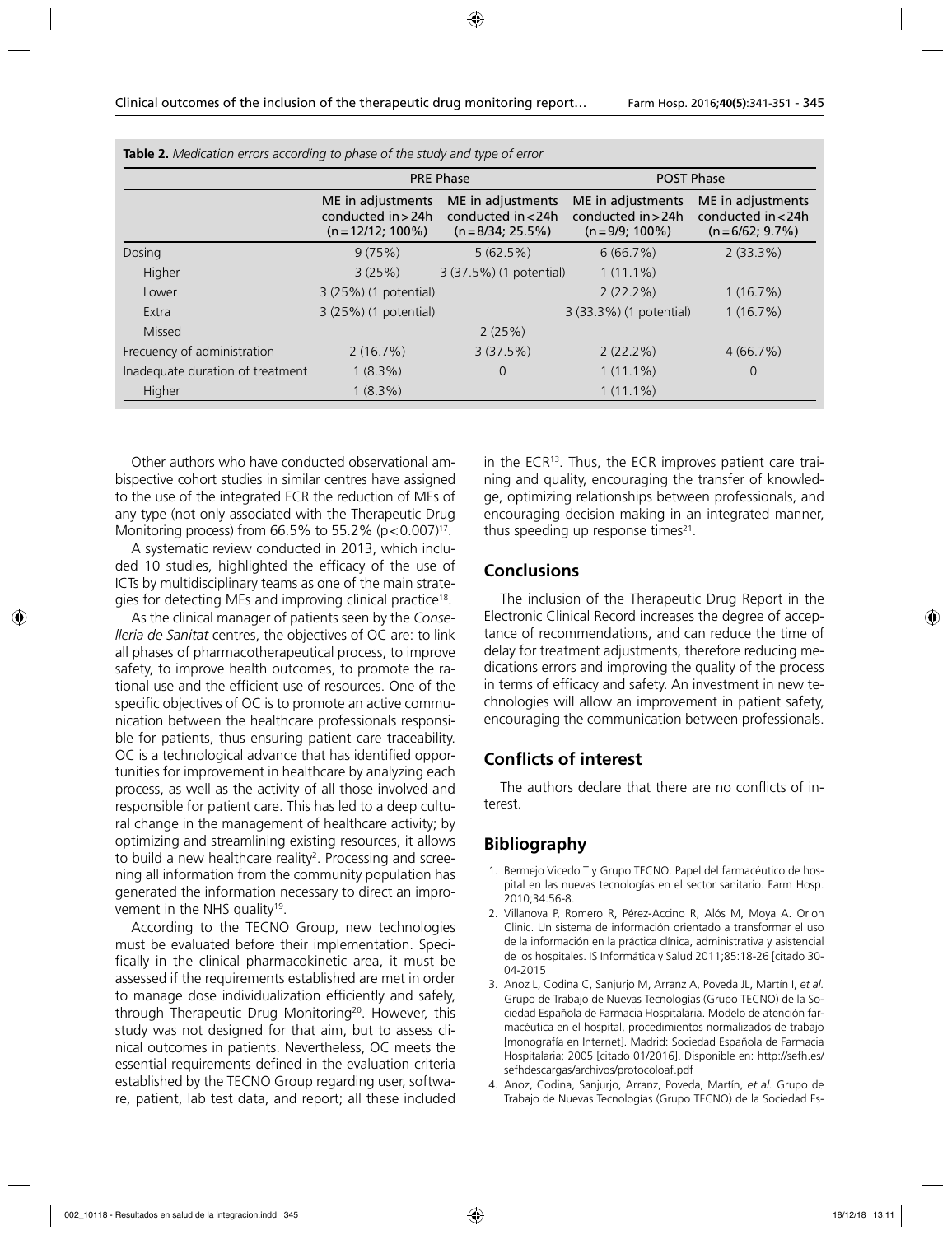pañola de Farmacia Hospitalaria. Plan Estratégico Grupo TECNO 2013-2017 [monografía en Internet]. Madrid: Sociedad Española de Farmacia Hospitalaria; 2005 [citado 01-01-2016]. Disponible en: http://gruposdetrabajo.sefh.es/tecno/documentos/documentos/PE\_TECNO\_2013-2017\_WEB\_TECNO.pdf

- 5. Sanjurjo M, Ribas J, coordinadores. Hacia el futuro, con seguridad. Grupo 2020 de la Sociedad Española de Farmacia Hospitalaria [monografía en Internet]. Madrid: Sociedad Española de Farmacia Hospitalaria; 2005 [citado 01-01-2016]. Disponible en: http://gruposdetrabajo.sefh.es/2020/images/stories/documentos/archivos/ objetivos\_lineas\_estrategicas.pdf
- 6. Juvany Roig R, Leiva Badosa E, Cobo Sacristán S, Dastis Arias M, Tovar González E, Jodae Masanes R. Optimización de la actividad en el área de monitorización farmacocinética mediante un enfoque multidisciplinar integrado. 59º Congreso de la Sociedad Española de Farmacia Hospitalaria. Farm Hosp. 2014; (Supl. 1):149.
- 7. Bates DW, Cullen DJ, Laird N, Petersen LA, Small SD, Servi D, *et al.* Incidence of adverse drug events and potential drug events. Implications for prevention. JAMA. 1995;274:29-34.
- 8. Lacasa C, Ayestarán A y Coordinadoras del Estudio Multicéntrico para la Prevención de Errores de Medicación (EMOPEM). Estudio Multicéntrico español para la Prevención de Errores de Medicación. Resultados de cuatro años (2007 – 2011). Farm Hosp. 2012;36(5):356-367.
- 9. Leape LL, Bates DW, Cullen Dj; Cooper J, Demonaco HJ, Gallivan T elt al. Systems analysis of adverse drug events. JAMA. 1995;274:35-43.
- 10. Calvo MV, García MJ, Martínez J, Fernández MM. Farmacocinética clínica. Farmacia Hospitalaria, tomo I [monografía en Internet]. Madrid: Sociedad Española de Farmacia Hospitalaria; 2002 [citado 01-01-2016]. Disponible en: http://www.sefh.es/bibliotecavirtual/ fhtomo1/cap212.pdf
- 11. NCC MERP Taxonomy of Medication Errors [Monografía en Internet]. National Coordinating Council for Medication Error Reporting and Prevention (NCC MERP); 1998 [citado 01-01-2016]. Disponible en: http://www.nccmerp.org/sites/default/files/taxonomy2001-07-31.pdf
- 12. Kohn LT, Corrigan JM, Donalson MS. To err is Human: Building a safer Health system. A report of the Committee on Quality of Health Care in America, Institute of Medicine. Washington DC: National Academy Press; 2000.
- 13. Triano García I, Matoses Chivirivella C, Maiques Llàcer FJ, Rodríguez Lucena FJ, Del Moral Sánchez JM, Navarro Ruiz A. Impacto de las recomendaciones de monitorización farmacocinética. 57 Congreso

de la Sociedad Española de Farmacia Hospitalaria [monografía en Internet]. Madrid: Sociedad Española de Farmacia Hospitalaria; 2012 [citado 01-01-2016]. Disponible en: http://www.sbrafh.org.br/site/ public/temp/5070783299b93.pdf

- 14. Richard S Bourne, Chui Lynn Choo. Pharmacist proactive medication recommendations using electronic documentation in a UK general critical care unit. Int J Clin Pharm. 2012;34:351–357.
- 15. Lebrero García A, Gómez Pérez M, Ortega Moltalvan FA, Rueda Pérez C, Prats Olivan P, González Alfonso M. Impacto del informe farmacocinético en la seguridad del paciente. 57º Congreso de la Sociedad Española de Farmacia Hospitalaria [monografía en Internet]. Madrid: Sociedad Española de Farmacia Hospitalaria; 2012 [citado 01-01-2016]. Disponible en: http://www.sbrafh.org.br/site/public/ temp/5070783299b93.pdf
- 16. Castillo Castillo R, García Hernández R,Toribio Onieva J R, Castro Campos JL, Rodríguez Toquero J, Dueñas Fuentes JR. Herramientas para la mejora de la calidad asistencial. XVII Congreso de Calidad Asistencial. Madrid: Sociedad Española de Calidad Asistencial; 2012 [citado 01- 01-2016]. Disponible en: http://www.hvn.es/servicios\_asistenciales/ ugc\_medicina\_preventiva/ficheros/comunicaciones\_sadeca12.pdf
- 17. Zlabek JA, Wickus JW, Mathiason MA. Early cost and safety benefits of an inpatient electronic health record. J Am Med Inform Assoc. 2011;18:169-172.
- 18. Lainer M, Mann E, Sönnichsen A. Information technology interventions to improve medication safety in primary care: a systematic review. Int J Qual Health Care. 2013;25:590-8.
- 19. Peiró Moreno S. Nuevos sistemas de información: posibilidades y limitaciones para la evaluación de la calidad asistencial. XXIX Congreso de Calidad Asistencial. Madrid: Sociedad Española de Calidad Asistencial; 2015 [citado 01-01-2016]. Disponible en: http://calidadasistencial.es/wp-seca/wp-content/uploads/2015/02/2011\_XIXX\_Congreso\_SECA\_Murcia.pdf
- 20. Anoz L, Codina C, Sanjurjo M, Arranz A, Poveda JL, Martín I, *et al.* Grupo de Trabajo de Nuevas Tecnologías (Grupo TECNO) de la Sociedad Española de Farmacia Hospitalaria. Monitorización farmacocinética. Plan Estratégico Grupo TECNO 2013-2017 [monografía en Internet]. Madrid: Sociedad Española de Farmacia Hospitalaria; 2007 [citado 01-01-2016]. Disponible en: http://sefh.es/sefhdescargas/archivos/fc.pdf
- 21. De las Peñas MD; Samper P; Oruezabal MJ; Martínez-Amores B; García Menéndez C. Experiencia innovadora virtual en el funcionamiento de comités de tumores en el Hospital U. Rey Juan Carlos. XXXI Congreso de Calidad Asistencial. Madrid: Sociedad Española de Calidad Asistencial; 2015.

# **Abreviaturas**

EM: Errores de medicación.

Grupo TECNO: Grupo de Evaluación de Nuevas Tecnologías.

HCE: Historia clínica electrónica.

IMFC: Informe de monitorización farmacocinética. OC: Orion Clinic®.

RR: Riesgo relativo.

SEFH: Sociedad Española de Farmacia Hospitalaria.

SF: Servicio de Farmacia.

TIC: Tecnologías de información y comunicación.

# **Aportación a la literatura científica**

Este artículo pretende poner de manifiesto la importancia de la integración de la actividad del farmacéutico en la historia clínica electrónica integral del paciente, lo cual repercute en una mejora de la calidad de la farmacoterapia, en términos de reducción de errores de medicación.

# **Introducción**

La innovación tecnológica se está desarrollando en el ámbito sanitario, contribuyendo a la mejora de la calidad, seguridad y eficiencia de la atención sanitaria. El Grupo de Evaluación de Nuevas Tecnologías (Grupo TECNO) de la Sociedad Española de Farmacia Hospitalaria (SEFH), entiende por nuevas tecnologías aplicadas al uso de los medicamentos, los soportes *software* y *hardware* del Servicio de Farmacia (SF), integrados con otras bases de datos del hospital y del paciente, cuya misión es la de compartir, homogeneizar y unificar la información en la historia clínica electrónica (HCE). Tanto el Plan Estratégico del Grupo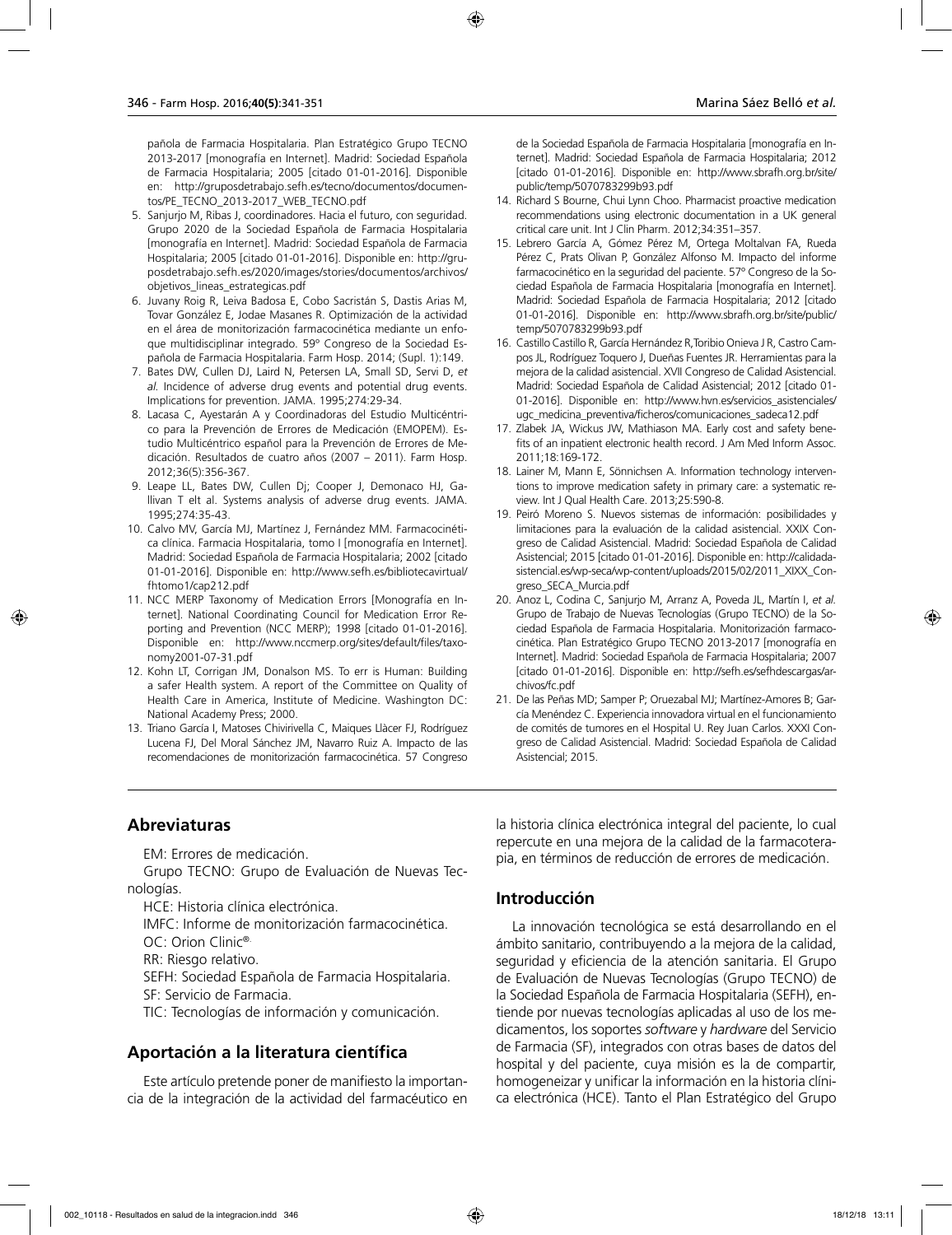2020 de la SEFH, como la Consellería de Sanidad de la Comunidad Valenciana, incluyen entre sus líneas estratégicas la incorporación de las nuevas tecnologías<sup>1,2</sup>. Éstas se emplean en procesos de selección, información y administración de medicamentos, incluyendo el registro y evaluación de las actividades del farmacéutico, integrándolo en los equipos interdisciplinares de atención al paciente3 . De este modo se fomenta la optimización de la farmacoterapia individualizada, la mejora de la atención farmacéutica hospitalaria y por tanto los sistemas de salud<sup>4,5</sup>.

Ya existen experiencias en nuestro medio de la utilización de sistemas informáticos de gestión de procesos integrados desarrollados en el área de farmacocinética clínica. El hospital de Bellvitge ha puesto de manifiesto que la integración informática automática de los datos analíticos y farmacoterapéuticos es necesaria para la planificación del proceso de monitorización farmacocinética, incluyendo el cribado y la reevaluación activa y continua de los tratamientos durante el ingreso hospitalario<sup>6</sup>.

Según los resultados del ADE Prevention Study, casi un 2% de los pacientes en el medio hospitalario presenta acontecimientos adversos por medicamentos prevenibles durante su estancia, hecho que incrementa el coste medio del ingreso en 4.700 dólares<sup>7</sup>. Existen diversos estudios que difieren en la tasa de errores de medicación (EM). La obtenida en el estudio EMOPEM varió entre un 21,7 y un 35,6%8 . La falta de accesibilidad a la información de los medicamentos y no disponer de la información relativa al paciente y de datos del laboratorio en el momento de la prescripción, se reconocen como posibles causas de error<sup>9</sup>.

En este contexto, la farmacocinética clínica resulta crucial en la individualización posológica y en la optimización de los tratamientos farmacológicos, a fin de alcanzar la máxima efectividad y seguridad<sup>10</sup>. Las estrategias para prevenir y disminuir los EM deben basarse fundamentalmente en intervenciones sobre los sistemas, y las nuevas tecnologías pueden ser herramientas que mejoren el uso de los medicamentos, aumentando la accesibilidad a la información. En el caso de la monitorización farmacocinética en nuestro centro, hasta enero del 2012, la comunicación con el médico prescriptor se realizaba mediante el envío del informe de monitorización farmacocinética (IMFC) en formato papel, en algunos casos con apoyo telefónico. Aprovechando la implantación de la HCE en el departamento de salud, se postuló el valor añadido que supondría la visibilidad del IMFC y su disponibilidad a tiempo real en la HCE mediante una nota de evolución en el seguimiento farmacoterapéutico del paciente. Así pues, el objetivo del estudio fue valorar el impacto de la integración del IMFC en la HCE.

### **Material y métodos**

Estudio ambispectivo observacional de cohortes realizado en un hospital general universitario público (539 camas) con 1.800 solicitudes anuales de monitorización farmacocinética en pacientes ingresados. En este contexto, en 2007 se inició la implantación de la HCE con Orion Clinic® (OC), sistema de información integral para la gestión de los procesos asistenciales, clínicos, pruebas diagnósticas y tratamientos de los centros de atención especializada de la *Conselleria de Sanitat*.

La duración del estudio fue de 149 días divididos en dos fases, establecidas aleatoriamente y condicionadas por los periodos de implantación del aplicativo: PRE (cohorte control retrospectiva, entre marzo–junio 2010: 49 días) con emisión del IMFC en papel, enviado a través de un tubo neumático intrahospitalario, y posteriormente adjuntado físicamente por personal de enfermería y/o auxiliar de las unidades de hospitalización a la historia clínica impresa; y POST (cohorte de estudio prospectiva, febrero–mayo 2014: 100 días) con emisión del IMFC en formato electrónico e integrado en la HCE como nota de evolución clínica del episodio abierto ordenado cronológicamente según la atención sanitaria al paciente. La duración de cada fase se estableció con el fin de obtener tamaños muestrales similares entre ambos grupos de estudio.

Se excluyeron los pacientes no ingresados, solicitudes de monitorización farmacocinética de unidades de críticos y neonatos, así como solicitudes de monitorización cuyo objetivo no era ajuste posológico.

Se valoró el impacto de la integración del IMFC en la HCE como número de adecuaciones farmacoterapéuticas realizadas en el tratamiento respecto al momento de emisión del IMFC, número de EM asociados a dicha demora y el grado de aceptación del IMFC. Las variables recogidas fueron: número de IMFC elaborados, número de pacientes ingresados con IMFC, número de adecuaciones realizadas en el tratamiento en más o en menos 24 horas respecto el momento de emisión del IMFC, y EM asociados a dicha demora, así como el grado de aceptación del IMFC.

Se definieron los EM como cualquier incidente prevenible que puede causar daño al paciente o dar lugar a una utilización inapropiada de los medicamentos, cuando éstos están bajo el control de los profesionales sanitarios o del paciente o consumidor<sup>11</sup>. Las variables recogidas fueron: número de pacientes con EM y número de EM por 100 IMFC realizados. Se clasificaron según tipo de error: dosis (mayor, menor, extra u omitida), frecuencia de administración y/o duración de tratamiento incorrecta (mayor o menor) y su gravedad: errores potenciales (circunstancias o incidentes con capacidad de causar error, categoría A) o sin daño (categorías B a D) $^{11}$ .

La repetición del mismo EM en el mismo paciente como consecuencia de la demora de actualización del tratamiento, de acuerdo a la recomendación del IMFC, no se consideró como un EM adicional.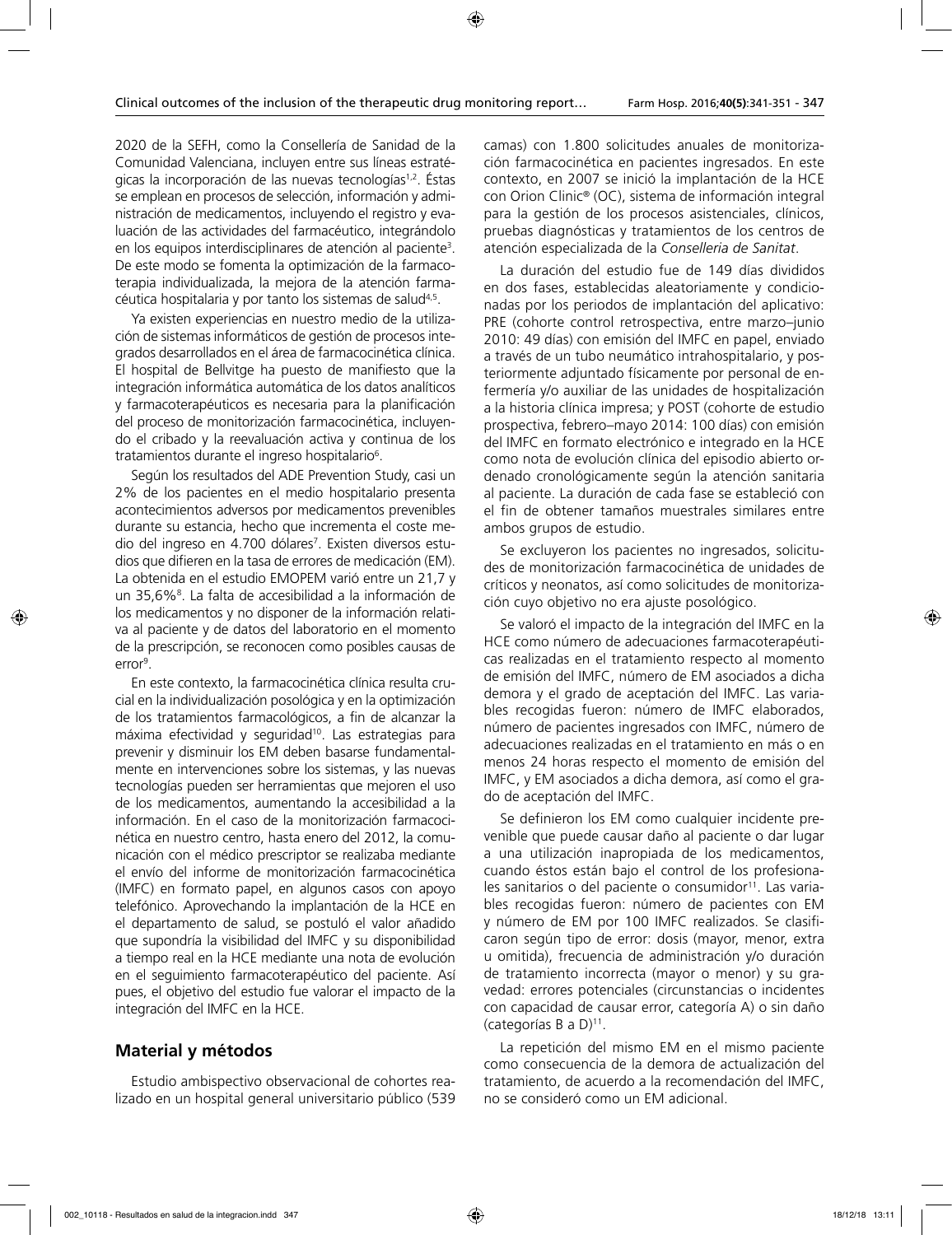Las fuentes de información en la fase PRE fueron la historia farmacoterapéutica del aplicativo informático Farmasyst® con prescripción manual, mientras que en la fase POST las adecuaciones de tratamiento se confirmaron consultando en la HCE de OC que incluye la prescripción electrónica, validación farmacéutica y administración del tratamiento. La relación de pacientes con monitorizaciones farmacoterapéuticas durante los periodos de estudio se recogieron a partir de la aplicación pKWeb®.

El análisis estadístico se realizó mediante el paquete estadístico STATA v12.0 por comparación de riesgo relativo (RR; IC95%) de la fase PRE respecto a la POST y comparación de proporciones mediante la prueba de Chi Cuadrado ( $\chi^2$ ). La potencia del estudio se calculó a través de las diferencias encontradas en la variable "grado de aceptación de la recomendación farmacéutica".

#### **Resultados**

En el periodo de estudio se realizaron en la Unidad de Farmacocinética Clínica 690 IMFC en 391 pacientes que cumplían los criterios de inclusión: 339 en PRE para 206 pacientes (media IMFC por paciente 1,7 (IC95%=1,4- 1,9)) y 351 en el POST para 185 pacientes (media IMFC por paciente 1,9 (IC95%=1,7-2,1)). Los fármacos con mayor frecuencia de monitorización fueron: tacrólimo 28,4% (n=196), vancomicina 23,9% (n=165), digoxina 7,2% (n=50), gentamicina 7,2% (n=50) y ciclosporina 6,8% ( $n=47$ ), entre otros.

En la tabla 1 se describen los fármacos monitorizados con errores de medicación asociados, en función de la demora de la modificación y de la fase de estudio en la que se produjeron.

Las **adecuaciones** realizadas en el tratamiento respecto el momento de emisión del IMFC se detallan en las figuras 1 (fase PRE) y 2 (fase POST). Se observaron diferencias entre el número de adecuaciones realizadas en el tratamiento en menos 24 horas respecto el momento de emisión del IMFC, aumentando del 73,9% (34/46) en PRE a 87,3% (62/71) en POST con un RR=1,18  $(C95\% = 0.97-1.43; \chi^2 = 3.38; p = 0.0659).$ 

Se identificaron 35 **EM** en 35 pacientes. La tasa de EM fue de 9,7% (20/206) en PRE y 8,1% (15/185) en POST, con un RR=0,84 (IC95%=0,44-1,58;  $\chi^2$ =0,31;  $p = 0.5804$ ).

El número de EM detectados en PRE y POST fue de 5,9 y 4,3 por 100 IMFC respectivamente, con un RR=0,69  $(IC95\% = 0,20-2,38; \chi^2 = 0,34; \rho = 0,5595).$ 

El número de EM en adecuaciones realizadas en>24 horas fue del 100% en ambos grupos (12/12 y 9/9), mientras que en<24 horas fue de 25,5% (8/34) en PRE y 9,7% (6/62) en POST, con un RR=0,41 (IC95%=0,16- 1,09;  $\chi^2$  = 3,35; p = 0,0673). En cuanto a la distribución de los diferentes tipos de errores fue similar entre los grupos de estudio.

En la tabla 2 se describe la clasificación de **errores** según el tipo de error y su gravedad.

El **grado de aceptación** de la recomendación farmacéutica aumentó de un 53,3% (49/92) en PRE a 68,3% (71/104) en POST, con un RR=1,3 (IC95%=1,02-1,62;  $\chi^2$ =4,63; p=0,0314). La potencia del estudio calculada a través de las diferencias en dicha variable fue del 90,4%.

## **Discusión**

En el año 2000, el informe del *American Institute of Medicine* recomienda: evitar la confianza en la memoria, fomentar el uso de guías y procesos encadenados, la simplificación y estandarización de procesos, implantar mecanismos que permitan el aprendizaje y mejorar el acceso a la información en tiempo real<sup>12</sup>. Es por ello, que actualmente diversas organizaciones nacionales e internacionales, fomentan el uso de sistemas de información en las instituciones sanitarias, a fin de mejorar la calidad, el coste-efectividad y la seguridad en el cuidado del paciente<sup>1</sup>.

Como ponen de manifiesto nuestros resultados, el impacto de la integración del IMFC en la HCE aumentó el grado de aceptación de las recomendaciones farmacéuticas, disminuyendo el tiempo de demora de la actualización del tratamiento, fomentando la participación

| <b>rabia 1.</b> <i>ramiacos moniculzados segun rase de estudio</i> |                                                                    |                                                          |                                                            |                                                                  |  |  |  |  |
|--------------------------------------------------------------------|--------------------------------------------------------------------|----------------------------------------------------------|------------------------------------------------------------|------------------------------------------------------------------|--|--|--|--|
|                                                                    | <b>Fase PRE</b>                                                    |                                                          | <b>Fase POST</b>                                           |                                                                  |  |  |  |  |
|                                                                    | <b>EM</b> en adecuaciones<br>realizadas >24h<br>$(n=12/12; 100\%)$ | EM en adecuaciones<br>realizadas <24h<br>(n=8/34; 25,5%) | EM en adecuaciones<br>realizadas >24h (n=9/9;<br>$100\%$ ) | <b>EM</b> en adecuaciones<br>realizadas <24h<br>$(n=6/62; 9,7%)$ |  |  |  |  |
| Vancomicina                                                        | $5(41,7\%)$                                                        | $4(50\%)$                                                | $2(22,2\%)$                                                | 4(66,7%)                                                         |  |  |  |  |
| Digoxina                                                           | 2 (16,7%) (1 potencial)                                            | 2 (25%) (1 potencial)                                    | $4(44,4\%)$                                                | 0                                                                |  |  |  |  |
| Ciclosporina                                                       | 2(16,7%)                                                           | $1(12,5\%)$                                              | 0                                                          | 0                                                                |  |  |  |  |
| <b>Tacrolimus</b>                                                  | 1 (8,3%) (1 potencial)                                             | $1(12,5\%)$                                              | $2(22,2\%)$                                                | 0                                                                |  |  |  |  |
| Valproico                                                          | $1(8,3\%)$                                                         | 0                                                        | $1(11,1\%)$                                                | $2(33,3\%)$                                                      |  |  |  |  |
| Gentamicina                                                        | $1(8,3\%)$                                                         | 0                                                        | O                                                          | O                                                                |  |  |  |  |

**Tabla 1.** *Fármacos monitorizados según fase de estudio*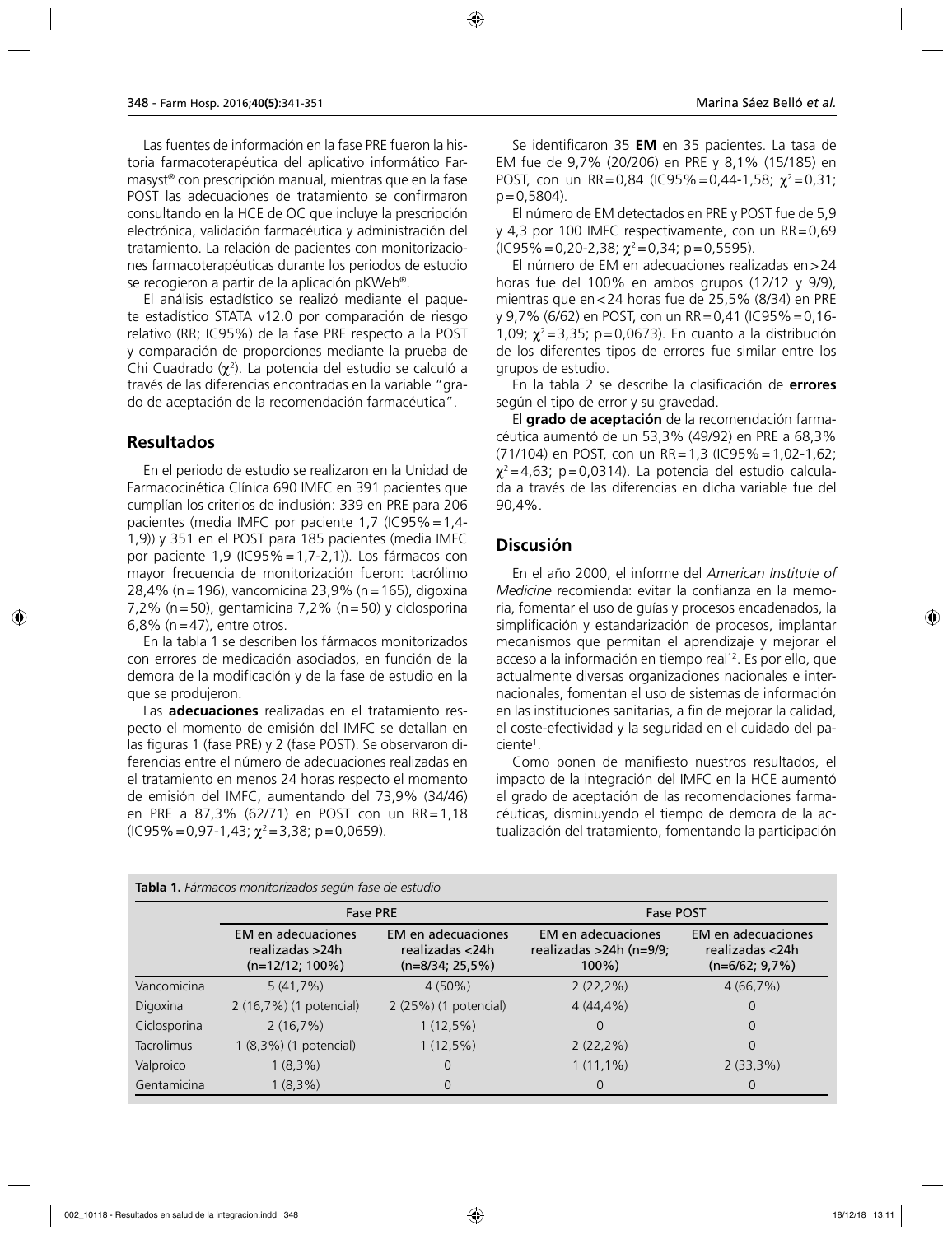

**Figura 1.** *Modificaciones realizadas en el tratamiento en más o en menos 24 horas respecto el momento de emisión del IMFC en la fase PRE.*

del farmacéutico en las decisiones clínicas. Esta práctica se alinea con la misión del grupo TECNO, que fomenta la incorporación de los conocimientos del farmacéutico en las nuevas tecnologías, promoviendo prácticas efectivas, eficientes, y seguras, con máxima calidad, como parte del cuidado integral del paciente<sup>2</sup>.

Estudios publicados que evalúan el impacto de las recomendaciones de monitorización farmacocinética en hospitales sin HCE, concluyen que transcurren de  $2,4\pm1,4$  días entre la primera monitorización y el envío de la notificación por escrito, aceptándose el 24% de las recomendaciones realizadas<sup>13</sup>. Sin embargo los estudios de aceptación basados en recomendaciones *on line*  ponen de manifiesto que asciende el grado de aceptación al 90,7%14. En este sentido se reconoce la necesidad de una mayor accesibilidad a la informaicón a tra-



**Figura 2.** *Modificaciones realizadas en el tratamiento en más o en menos 24 horas respecto el momento de emisión del IMFC en la fase POST.*

vés de las HCE, todavía no implantada en gran parte de los hospitales del territorio nacional<sup>15</sup>. Probablemente el aumento del grado de aceptación de la recomendación farmacéutica entre ambos cohortes del estudio implicó una mejora de la práctica asistencial, relacionada con la disponibilidad de la información a tiempo real.

Un objetivo similar es el planteado por el distrito sanitario de atención primaria de Jaén norte, en el que se ha elaborado una plataforma de comunicación entre profesionales del distrito, a través de la cual pueden plantear y resolver cualquier duda relacionada con el uso adecuado de los medicamentos que repercutió en 15.932 pacientes<sup>16</sup>.

El presente estudio también puso de manifiesto que disponer de los IMFC a tiempo real disminuyó los EM, aunque no se observaron diferencias estadísticamente significativas, debido probablemente a la baja inciden-

|                                    |                                                                 | <b>Fase PRE</b>                                                 | <b>Fase POST</b>                                              |                                                               |  |
|------------------------------------|-----------------------------------------------------------------|-----------------------------------------------------------------|---------------------------------------------------------------|---------------------------------------------------------------|--|
|                                    | EM en<br>adecuaciones<br>realizadas > 24h<br>$(n=12/12; 100\%)$ | EM en<br>adecuaciones<br>realizadas < 24h<br>$(n=8/34; 25.5\%)$ | EM en<br>adecuaciones<br>realizadas > 24h<br>$(n=9/9; 100\%)$ | EM en<br>adecuaciones<br>realizadas < 24h<br>$(n=6/62; 9.7%)$ |  |
| <b>Dosis</b>                       | 9(75%)                                                          | $5(62,5\%)$                                                     | 6(66,7%)                                                      | $2(33,3\%)$                                                   |  |
| Mayor                              | 3(25%)                                                          | 3 (37,5%) (1 potencial)                                         | $1(11,1\%)$                                                   |                                                               |  |
| Menor                              | 3 (25%) (1 potencial)                                           |                                                                 | $2(22,2\%)$                                                   | 1(16,7%)                                                      |  |
| Extra                              | 3 (25%) (1 potencial)                                           |                                                                 | 3 (33,3%) (1 potential)                                       | 1(16,7%)                                                      |  |
| Omitida                            |                                                                 | 2(25%)                                                          |                                                               |                                                               |  |
| Frecuencia de administración       | 2(16,7%)                                                        | 3(37,5%)                                                        | $2(22,2\%)$                                                   | 4(66,7%)                                                      |  |
| Duración de tratamiento incorrecta | $1(8,3\%)$                                                      | 0                                                               | $1(11,1\%)$                                                   | $\overline{0}$                                                |  |
| Mayor                              | $1(8,3\%)$                                                      |                                                                 | $1(11,1\%)$                                                   |                                                               |  |

|  | <b>Tabla 2.</b> Errores de medicación según fase de estudio y tipo de error |  |  |  |  |  |
|--|-----------------------------------------------------------------------------|--|--|--|--|--|
|  |                                                                             |  |  |  |  |  |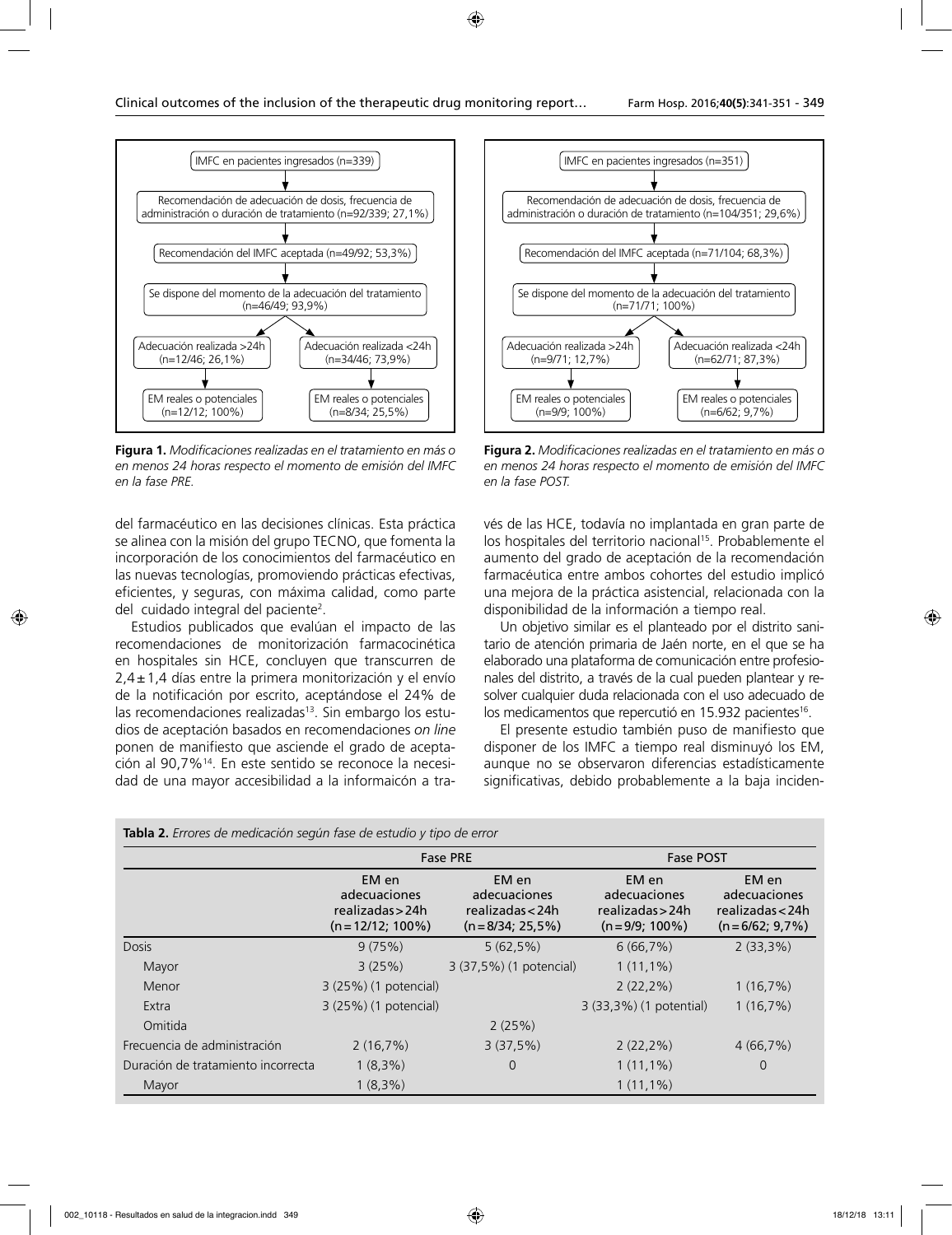cia de EM identificados, siendo una posible limitación del estudio que se podría haber subsanado ampliando el tamaño muestral.

Otros autores que han realizado estudios ambispectivos observacionales de cohortes realizados en centros similares, atribuyen a la utilización de HCE integrada la reducción de EM de cualquier tipo (no sólo relacionados con el proceso de monitorización farmacocinética) de un 66,5% a un 55,2% (p<0,007)17.

En una revisión sistemática realizada en 2013 que incluía 10 estudios, se destaca la efectividad del uso de las TIC utilizadas por equipos interdisciplinares como una de las principales estrategias de detección de EM y de mejora de la práctica clínica<sup>18</sup>.

OC como gestor clínico del paciente atendido en los centros de la *Conselleria de Sanitat* tiene como objetivos: vincular todas las fases del proceso farmacoterapéutico, mejorar la seguridad, mejorar los resultados en salud, promover el uso racional y la utilización eficiente de los recursos. Uno de los objetivos específicos de OC es promocionar la comunicación activa entre los profesionales sanitarios responsables del paciente, asegurando la trazabilidad de la atención. OC es un avance tecnológico que ha identificado oportunidades de mejora en la atención sanitaria al analizar cada uno de los procesos, así como la actividad de todos los participantes responsables de la atención del paciente. Ello ha conducido a un profundo cambio cultural en la gestión de la actividad asistencial que, optimizando y racionalizando los recursos existentes, permite construir una nueva realidad en la atención sanitaria<sup>2</sup>. El procesamiento y la criba de la información generada por la población de toda la comunidad generan la información necesaria para orientar la mejora de la calidad del SNS19.

Según el grupo TECNO, las nuevas tecnologías deben ser evaluadas antes de ser implantadas. En concreto en el área de farmacocinética clínica, se debe evaluar si se cumplen los requisitos establecidos para gestionar de forma eficaz y segura la individualización posológica a través de la monitorización farmacocinética<sup>20</sup>. Sin embargo, este estudio no fue diseñado con dicho fin, sino para evaluar los resultados en salud de los pacientes. No obstante, OC cumple con los requisitos imprescindibles definidos en los criterios de evaluación establecidos por el grupo TECNO relacionados con el usuario, *software*, paciente, datos del laboratorio y el informe, todos ellos integrados en la HCE13. Así pues, la HCE mejora la formación y calidad de la atención, favoreciendo la transferencia del conocimiento, optimizando las relaciones interprofesionales y favoreciendo la toma de decisiones de forma integrada, agilizando los tiempos de repuesta21.

### **Conclusiones**

La integración del informe de monitorización farmacocinética en la historia clínica electrónica incrementa el grado de aceptación de las recomendaciones y puede disminuir el tiempo de demora de las adecuaciones del tratamiento, reduciendo los errores de medicación y mejorando la calidad del proceso en efectividad y seguridad. Invertir en nuevas tecnologías permite mejorar la seguridad del paciente, promoviendo la comunicación entre profesionales.

### **Conflicto de intereses**

Los autores declaran no presentar conflictos de intereses.

# **Bibliografía**

- 1. Bermejo Vicedo T y Grupo TECNO. Papel del farmacéutico de hospital en las nuevas tecnologías en el sector sanitario. Farm Hosp. 2010;34:56-8.
- 2. Villanova P, Romero R, Pérez-Accino R, Alós M, Moya A. Orion Clinic. Un sistema de información orientado a transformar el uso de la información en la práctica clínica, administrativa y asistencial de los hospitales. IS Informática y Salud 2011;85:18-26 [citado 30- 04-2015
- 3. Anoz L, Codina C, Sanjurjo M, Arranz A, Poveda JL, Martín I, *et al.* Grupo de Trabajo de Nuevas Tecnologías (Grupo TECNO) de la Sociedad Española de Farmacia Hospitalaria. Modelo de atención farmacéutica en el hospital, procedimientos normalizados de trabajo [monografía en Internet]. Madrid: Sociedad Española de Farmacia Hospitalaria; 2005 [citado 01/2016]. Disponible en: http://sefh.es/ sefhdescargas/archivos/protocoloaf.pdf
- 4. Anoz, Codina, Sanjurjo, Arranz, Poveda, Martín, *et al.* Grupo de Trabajo de Nuevas Tecnologías (Grupo TECNO) de la Sociedad Española de Farmacia Hospitalaria. Plan Estratégico Grupo TECNO 2013-2017 [monografía en Internet]. Madrid: Sociedad Española de Farmacia Hospitalaria; 2005 [citado 01-01-2016]. Disponible en: http:// gruposdetrabajo.sefh.es/tecno/documentos/documentos/PE\_TEC-NO\_2013-2017\_WEB\_TECNO.pdf
- 5. Sanjurjo M, Ribas J, coordinadores. Hacia el futuro, con seguridad. Grupo 2020 de la Sociedad Española de Farmacia Hospitalaria [monografía en Internet]. Madrid: Sociedad Española de Farmacia Hospitalaria; 2005 [citado 01-01-2016]. Disponible en: http://gruposdetrabajo.sefh.es/2020/images/stories/documentos/archivos/objetivos\_lineas\_estrategicas.pdf
- 6. Juvany Roig R, Leiva Badosa E, Cobo Sacristán S, Dastis Arias M, Tovar González E, Jodae Masanes R. Optimización de la actividad en el área de monitorización farmacocinética mediante un enfoque multidisciplinar integrado. 59º Congreso de la Sociedad Española de Farmacia Hospitalaria. Farm Hosp. 2014; (Supl. 1):149.
- 7. Bates DW, Cullen DJ, Laird N, Petersen LA, Small SD, Servi D, *et al.* Incidence of adverse drug events and potential drug events. Implications for prevention. JAMA. 1995;274:29-34.
- 8. Lacasa C, Ayestarán A y Coordinadoras del Estudio Multicéntrico para la Prevención de Errores de Medicación (EMOPEM). Estudio Multicéntrico español para la Prevención de Errores de Medicación. Resultados de cuatro años (2007 – 2011). Farm Hosp. 2012;36(5):356-367.
- 9. Leape LL, Bates DW, Cullen Dj; Cooper J, Demonaco HJ, Gallivan T elt al. Systems analysis of adverse drug events. JAMA. 1995;274:35-43.
- 10. Calvo MV, García MJ, Martínez J, Fernández MM. Farmacocinética clínica. Farmacia Hospitalaria, tomo I [monografía en Internet]. Madrid: Sociedad Española de Farmacia Hospitalaria; 2002 [citado 01-01-2016]. Disponible en: http://www.sefh.es/bibliotecavirtual/ fhtomo1/cap212.pdf
- 11. NCC MERP Taxonomy of Medication Errors [Monografía en Internet]. National Coordinating Council for Medication Error Reporting and Prevention (NCC MERP); 1998 [citado 01-01-2016]. Disponible en: http://www.nccmerp.org/sites/default/files/taxonomy2001-07-31.pdf